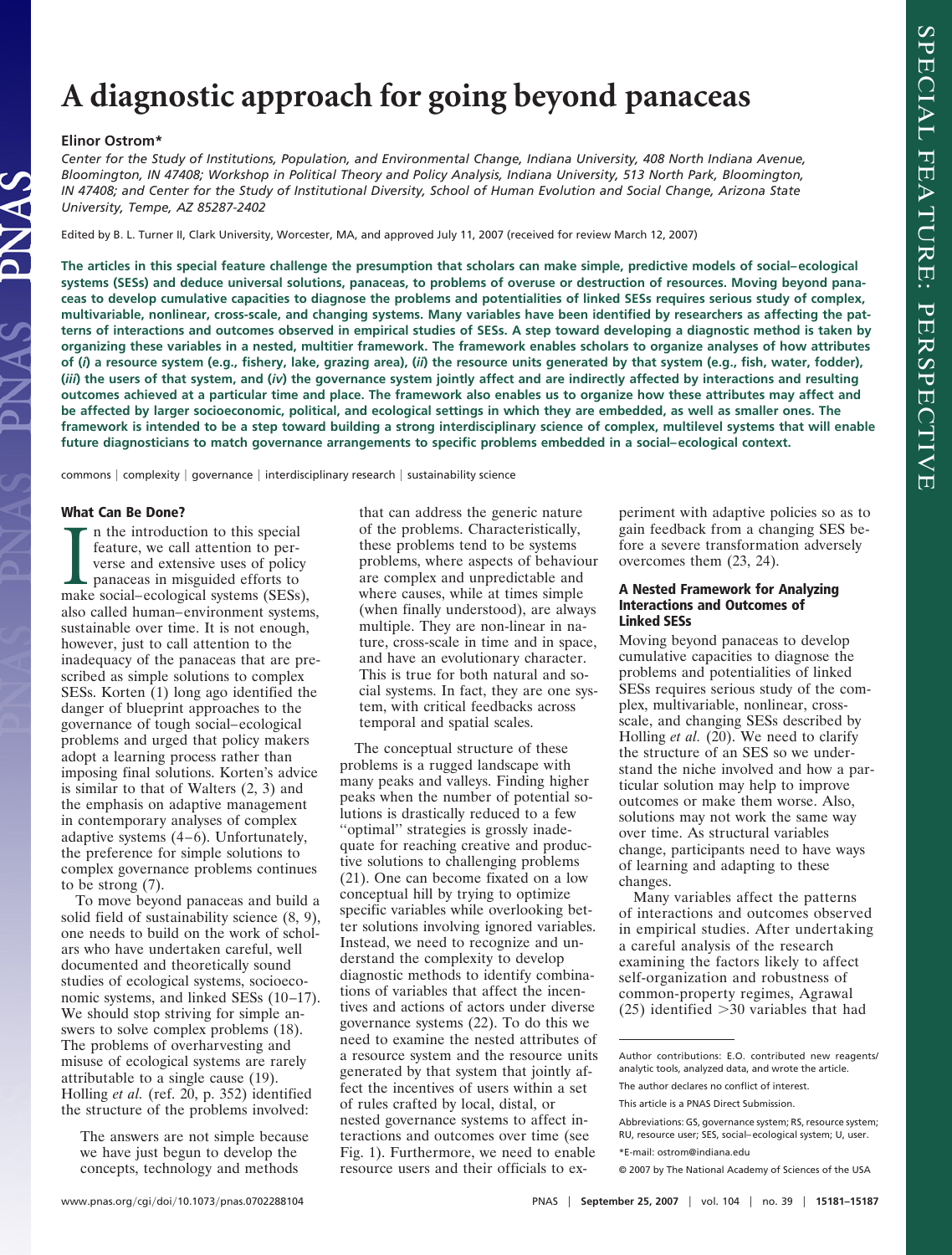

**Fig. 1.** A multitier framework for analyzing an SES.

been posited in major theoretical work to affect incentives, actions, and outcomes related to sustainable resource governance. Agrawal raises challenging questions about how research can be conducted in a cumulative and rigorous fashion if this many variables need to be identified in every study. Whereas scholars do need to learn how to identify and measure the variables that Agrawal identified, and an even larger number as shown in Table 1, all of these variables are not relevant in every study, because SESs are partially decomposable systems.

**Decomposable Systems.** Scientific progress has been achieved in the past when scholars have recognized that complex systems are partially decomposable in their structure (26–29). Simon (ref. 30, p. 753) describes nearly decomposable systems as being "arranged in levels, the elements at each lower level being subdivisions of the elements at the level above.... Multicelled organisms are composed of organs, organs of tissues, tissues of cells.'' Holland (31) has examined the parallel processes present in decomposable systems for balancing exploitation and exploration of adaptive systems.

Three aspects of decomposability of complex subsystems are important for achieving a better understanding of complex SESs and crafting ways to improve their performance. The first aspect is the conceptual partitioning of variables into classes and subclasses. The second aspect is the existence of relatively separable subsystems that are independent of each other in the accomplishment of many functions and development but eventually affect each other's performance. The third aspect is that complex systems are greater than the sum of their parts.

The first aspect, variables that are composed of classes and subclasses,

must be understood to build coherent and cumulative scientific understanding (see Fig. 1 and Table 1). The second aspect, parallel functionality and adaptability, is essential for enabling longterm solutions to complex SESs. Policies can be explored in one part of a system without imposing uniform formulas on the larger system that might lead to a large-scale collapse. The third aspect makes it essential for scholars to recognize that combining variables, for instance  $A$ ,  $B$ , and  $C$ , can lead to a system with emergent properties that differ substantially from combining two of the original variables with a different one, say *A*, *B*, and *D*.

#### **Developing the Nested Conceptual Maps.**

Let us now address the importance of identifying the conceptual tiers and linkages among variables that constitute an SES as it affects and is affected by larger and smaller SESs. At the broadest conceptual level, one can posit a general framework, a conceptual map, that can be used as the starting point for conducting the study of linked SESs. Fig. 1 presents a simple, very general framework for what I hope captures the highest-tier variables that scholars must analyze when examining linked SESs.† At this broad level, one can begin to organize an analysis of how attributes of (*i*) a resource system (e.g., fishery, lake, grazing area), (*ii*) the resource units generated by that system (e.g., fish, water, fodder), (*iii*) the users of that system, and (*iv*) the governance system jointly affect and are indirectly

affected by interactions and resulting outcomes achieved at a particular time and place. Using such a framework also enables one to organize how these attributes may affect and be affected by the larger socioeconomic, political, and ecological settings in which they are embedded, as well as smaller ones.

Each of the eight broad variables shown in Fig. 1 can be unpacked and further unpacked into multiple conceptual tiers.‡ How far down or up a conceptual hierarchy a researcher needs to proceed depends on the specific empirical or policy question under investigation. If a researcher wishes to address the ''regulating services'' examined by the Millennium Assessment, the related ecosystem (ECO) variables would need to be further unpacked. Furthermore, many interactions and outcomes depend on the specific combination of several variables at one or multiple tiers (36– 39). The direction and strength of impact of one-variable frequently depend on the other variables present (40, 41) and the past history of processes in the SES. Further use and development of this framework will hopefully enable researchers to develop cumulative, coherent, and empirically supported answers to three broad questions:

- 1. What patterns of interactions and outcomes, such as overuse, conflict, collapse, stability, and increasing returns, are likely to result from using a particular set of rules for the governance, ownership, and use of a resource system and specific resource units in a specific technological, socioeconomic, and political environment?
- 2. What is the likely endogenous development of different governance arrangements, use patterns, and outcomes with or without external financial inducements or imposed rules?
- 3. How robust and sustainable is a particular configuration of users, resource system, resource units, and governance system to external and internal disturbances?

Because this is a decomposable system, each of the highest-tier conceptual variables in Fig. 1 can be unpacked and related to other unpacked variables in testable theories relating the outcomes of human use of the diverse types of SESs. Table 1 lists major second-tier

<sup>&</sup>lt;sup>†</sup>This framework further elaborates the Institutional Anal-<br>wariables that have been shown in<br>in the Development (IAD) framework developed by ysis and Development (IAD) framework developed by scholars at Indiana University (32) and the framework developed by Anderies *et al.* (33) for examining the robustness of SESs. See Meinzen-Dick (34) for a further elucidation of the general variables presented in the above framework (Table 1) for analyzing irrigation institutions and the greatly expanded and general version of this framework contained in the supporting information of Brock and Carpenter (35).

<sup>‡</sup>The task of identifying which variations are subcategories of a more general variable is not to identify the relative importance of a variable in a particular setting. Some crucial variables used in the design of successful governance systems are third- and fourth-tier variables that are important in these, but not in all, SESs.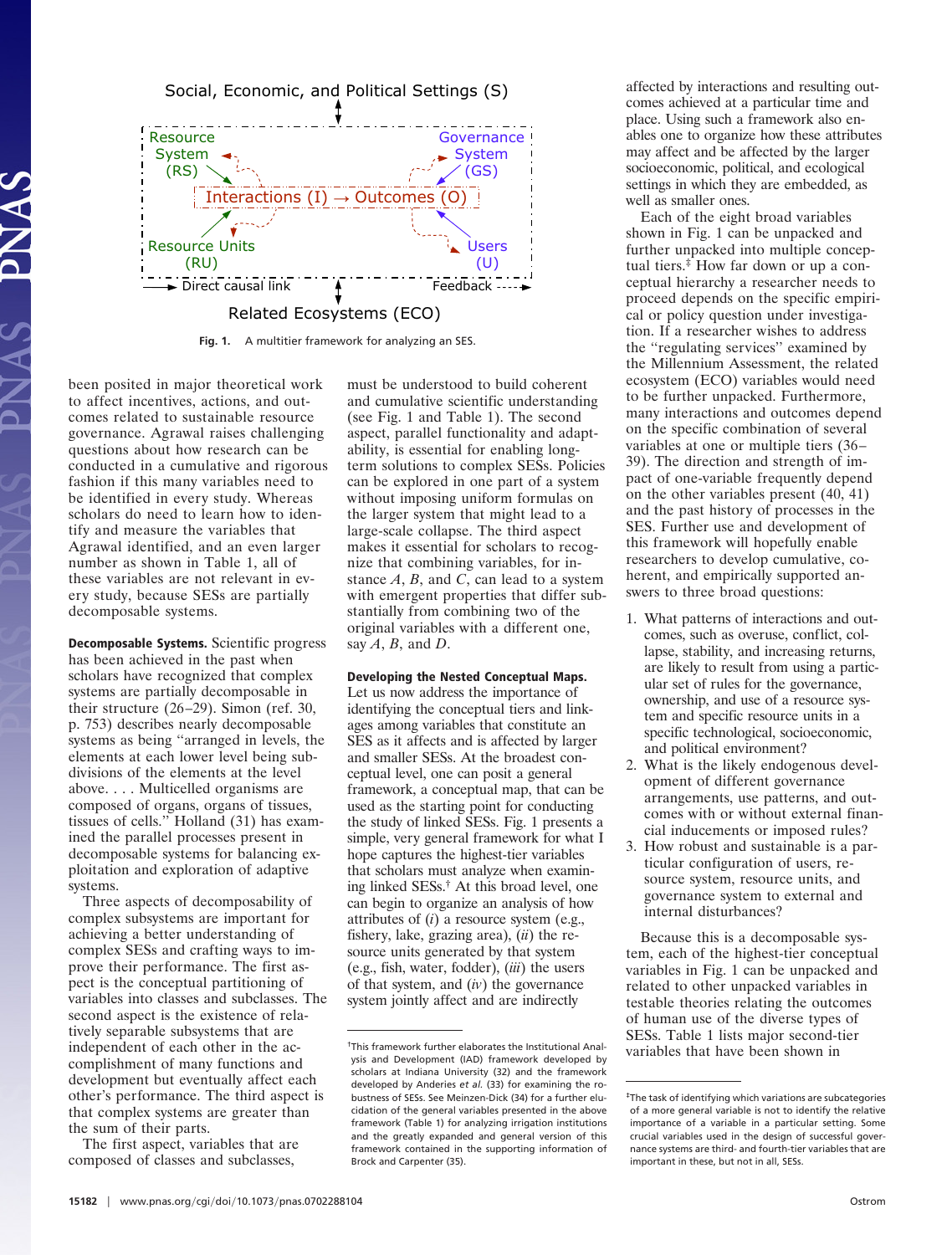#### **Table 1. Second-tier variables in framework for analyzing an SES**

|                                                   | Social, Economic, and Political Settings (S)                                       |
|---------------------------------------------------|------------------------------------------------------------------------------------|
|                                                   | S1- Economic development. S2- Demographic trends. S3- Political stability.         |
|                                                   | S4- Government settlement policies. S5- Market incentives. S6- Media organization. |
| Resource System (RS)                              | Governance System (GS)                                                             |
| RS1- Sector (e.g., water, forests, pasture, fish) | <b>GS1- Government organizations</b>                                               |
| RS2- Clarity of system boundaries                 | GS2- Non-government organizations                                                  |
| RS3- Size of resource system                      | <b>GS3- Network structure</b>                                                      |
| RS4- Human-constructed facilities                 | GS4- Property-rights systems                                                       |
| RS5- Productivity of system                       | <b>GS5- Operational rules</b>                                                      |
| RS6- Equilibrium properties                       | GS6- Collective-choice rules                                                       |
| RS7- Predictability of system dynamics            | <b>GS7- Constitutional rules</b>                                                   |
| RS8- Storage characteristics                      | GS8- Monitoring & sanctioning processes                                            |
| RS9-Location                                      |                                                                                    |
| Resource Units (RU)                               | Users (U)                                                                          |
| RU1- Resource unit mobility                       | U1- Number of users                                                                |
| RU2- Growth or replacement rate                   | U2- Socioeconomic attributes of users                                              |
| RU3- Interaction among resource units             | U3- History of use                                                                 |
| <b>RU4- Economic value</b>                        | U4-Location                                                                        |
| <b>RU5- Size</b>                                  | U5- Leadership/entrepreneurship                                                    |
| RU6- Distinctive markings                         | U6- Norms/social capital                                                           |
| RU7- Spatial & temporal distribution              | U7- Knowledge of SES/mental models                                                 |
|                                                   | U8- Dependence on resource                                                         |
|                                                   | U9- Technology used                                                                |
|                                                   | Interactions $(I) \rightarrow$ Outcomes $(0)$                                      |
| I1- Harvesting levels of diverse users            | O1- Social performance measures                                                    |
| I2- Information sharing among users               | (e.g., efficiency, equity, accountability)                                         |
| <b>I3- Deliberation processes</b>                 | O2- Ecological performance measures                                                |
| I4- Conflicts among users                         | (e.g., overharvested, resilience, diversi                                          |

diversity) O3- Externalities to other SESs

Related Ecosystems (ECO)

ECO1- Climate patterns. ECO2- Pollution patterns. ECO3- Flows into and out of focal SES.

empirical studies to impact diverse interactions and outcomes (17, 42–45), including all 30 variables identified by Agrawal (25) plus others. They are the initial core of conceptual variables needed to identify the broad type of SES operating at a particular location in time and space so an accurate diagnosis of the reasons for sustainable or unsustainable outcomes can be identified.

I5- Investment activities I6- Lobbying activities

In addition to the broad second-tier variables identified in Table 1, many more specific variables are identifiable at deeper levels. The importance of specific third-tier variables is illustrated in the analysis discussed below of failed vs. successful SESs. Research is currently underway to develop this diagnostic framework further and link it to rigorous empirical research findings. A major challenge is defining all variables so the conceptual logic of linking more specific concepts to more general concepts is clear and open to further discourse and development. An extensive conceptual taxonomy related to governance systems has been developed during the past three decades (32). Table 1 draws on iterated nested frameworks developed by ecologists for identifying types of ecological systems [see, for example, Josse *et al.* (46), who identify nearly 700 types of ecological systems present in Latin America and the Caribbean].

In the complex and changing world to be studied and in theoretical models of that world, interaction effects often

occur among variables at one or more tiers. The storage available in a system (e.g., the amount of water that can be stored in a dam or carbon that can be stored in a forest) may differ by resource system and resource units (39). One needs to dig into third- or fourthtier variables and the horizontal linkages among them for a meaningful understanding of storage. Thus, one needs to examine both vertical and horizontal relations of a partially decomposable conceptual map and the temporal and spatial dimensions of systems (47).

The long-term goal for scholars of sustainability science is to recognize which combination of variables tends to lead to relatively sustainable and productive use of particular resource systems operating at specific spatial and temporal scales and which combination tends to lead to resource collapses and high costs for humanity. Instead of a simple system to analyze, scholars and policy analysts face compound puzzles nested in compound puzzles (48, 49). The key is assessing which variables at multiple tiers across the biophysical and social domains affect human behavior and social–ecological outcomes over time.

### **Conditions Leading to the ''Tragedy of the Commons''**

Using this framework, we can now reconstruct Hardin's (50) allegory to

include a particular set of second-tier variables (Table 2). Hardin envisioned a pasture open to all in which each herder received a direct benefit from adding animals to graze on the pasture and suffered only delayed costs from overgrazing. Translating his metaphor into a theory requires five assumptions: (*i*) the resource system is a pasture (RS1); (*ii*) no governance system is present (no GS variables) related to the resource system; (*iii*) the mobile individual resource units (RU1, the animals grazing on the pasture) can be identified and are the property of their owners (implicitly assuming RU6) and, when fattened, can be sold for cash (RU4); (*iv*) a sufficient number of users (large U1), given the size of the pasture (RS3), are using the pasture to adversely affect its long-term productivity (RS5); and (*v*) the resource users independently make decisions to maximize their own short-term returns (U7). These five assumptions about second-tier variables lead to a theoretical prediction of very high harvesting of the pasture grasses (I1) and severe overharvesting or destruction of the ecological system (O2).

Using the framework to represent the small set of variables used in Hardin's theory (as shown in Table 2) helps to clarify that Hardin's influential work was based on an extremely sparse view of the commons. Situations characterized by these assumptions, in which individuals independently make anonymous decisions and primarily focus on their own immediate payoffs, do tend to overharvest open-access resources. Researchers have repeatedly generated a ''tragedy of the commons'' in experimental laboratories when subjects make independent and anonymous decisions in a common-pool resource setting  $(51–54)$ .

Making one small change, however, in the structure of laboratory experiments, a change that is predicted by game theory to make no difference in the predicted outcome, has repeatedly had major impacts on interactions and outcomes (see refs. 51, 52, and 54). Simply enabling subjects to engage in face-toface communication between decision rounds enables them to approach socially optimal harvesting levels rather than severely overharvesting the commons. In the face-to-face discussions, participants tend to discuss what they all should do and build norms (U6) to encourage conformance.

## **The Difference Between Roving Bandits and Harbor Gangs**

In addition to carefully structured common-pool experiments that replicate Hardin's assumptions, SESs exist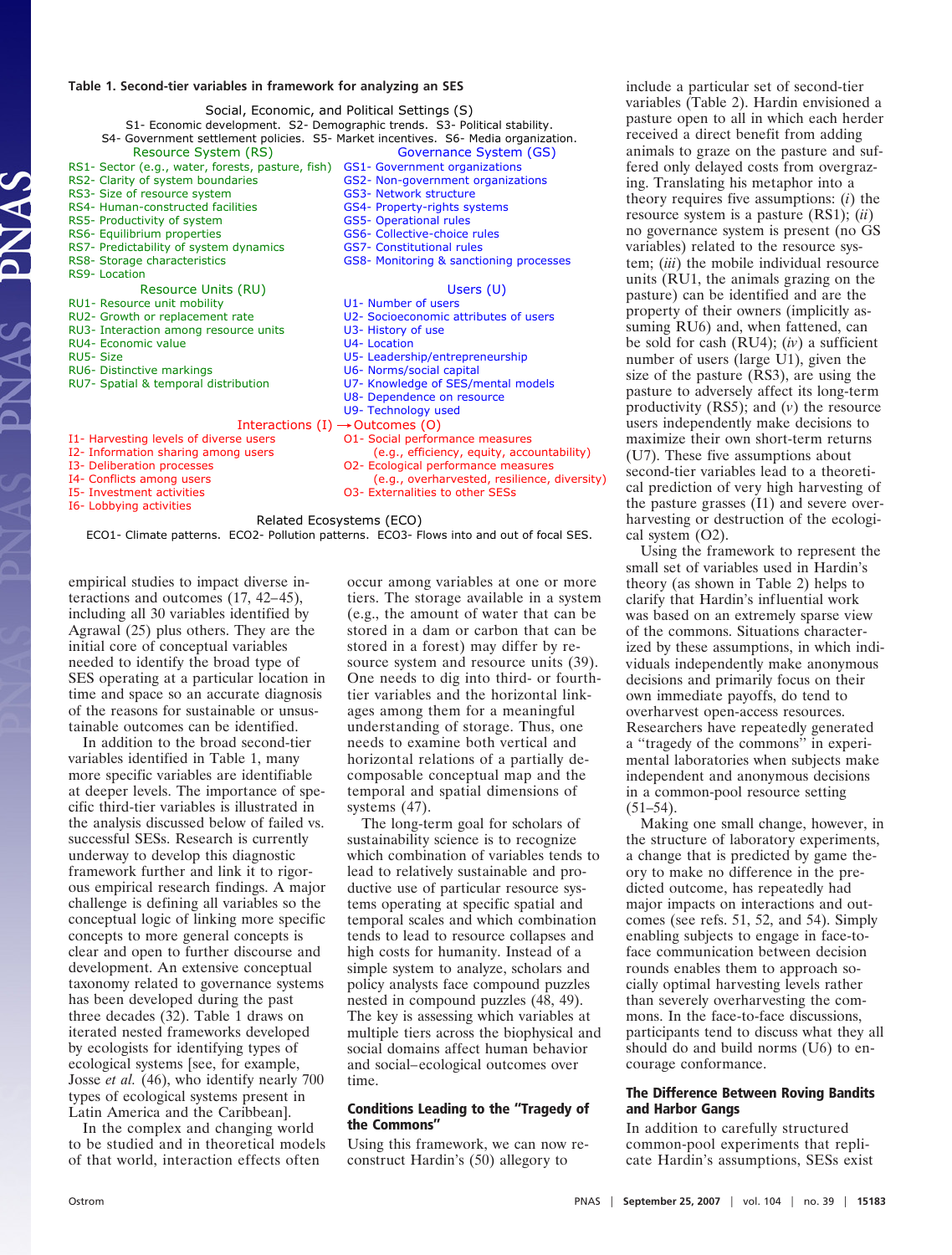#### **Table 2. Second-tier variables used by Hardin (50) in "The Tragedy of the Commons"**

| Social, Economic, and Political Settings (S)<br>S1- S2- S3- S4- S5- Market incentives S6- |                                               |
|-------------------------------------------------------------------------------------------|-----------------------------------------------|
| Resource System (RS)                                                                      | Governance System (GS)                        |
| $RS1 - Sector - pasture$                                                                  | $GS1-$                                        |
| $RS2-$                                                                                    | $GS2-$                                        |
| RS3- Finite size                                                                          | $GS3-$                                        |
| <b>RS4-</b>                                                                               | $GS4-$                                        |
| RS5- Renewable resource                                                                   | <b>GS5-</b>                                   |
| <b>RS6-</b>                                                                               | $GS6-$                                        |
| <b>RS7-</b>                                                                               | <b>GS7-</b>                                   |
| <b>RS8-</b>                                                                               | <b>GS8-</b>                                   |
| <b>RS9-</b>                                                                               |                                               |
| Resource Units (RU)                                                                       | Users $(U)$                                   |
| RU1- Mobile animals on stationary grasses                                                 | U1- Large number of users                     |
| <b>RU2-</b>                                                                               | $U2-$                                         |
| $RU3-$                                                                                    | $U3-$                                         |
| RU4- Fattened cattle can be sold for cash                                                 | $U4-$                                         |
| <b>RU5-</b>                                                                               | $U5-$                                         |
| RU6- Distinctive markings                                                                 | $U6-$                                         |
| <b>RU7-</b>                                                                               | U7- Maximization of short-term gains for self |
|                                                                                           | $U8-$                                         |
|                                                                                           | $U9-$                                         |
|                                                                                           | Interactions (I) $\rightarrow$ Outcomes (O)   |
| I1- Maximum harvesting levels by users                                                    | $O1 -$                                        |
| $I2-$                                                                                     | O2- Destruction of ecological system          |
| $I3-$                                                                                     | $O3-$                                         |
| $I4-$                                                                                     |                                               |
| $15-$                                                                                     |                                               |
| $I6-$                                                                                     |                                               |

Related Ecosystems (ECO) ECO1- ECO2- ECO3-

in field settings lacking governance systems or opportunities for communication. Berkes *et al.* (55) examine the impact of roving bandits: fishing fleets that target valuable marine species in coastal waters, deplete local stocks, and then move on to exploit stocks located in other regions. Drawing on the work of Olson (56), who developed the concept of roving bandits, Berkes *et al*. (ref. 55, p. 1557) characterize the problem: ''Roving banditry is different from most commons dilemmas in that a new dynamic has arisen in the globalized world: New markets can develop so rapidly that the speed of resource exploitation often overwhelms the ability of local institutions to respond.''

These settings are similar to those characterized by the five assumptions that Hardin (50) implicitly made, with the exception of the first assumption related to resource systems: (*i*) the resource systems (RS1) are coastal waters rather than pastures. The other assumptions are very similar: (*ii*) no governance system is present (no GS variables) related to the resource systems; (*iii*) the mobile individual resource units (RU1, the fish captured by a fishing boat) become the private property of the boat owner and can be sold for cash (RU4); (*iv*) a large number of fishing boats (large U1), given the finite size (RS3) of the renewable fishery (RS5), are roving the coastal waters searching for schools of fish to harvest; and (*v*) the owners of

fishing vessels make decisions independently to maximize their own short-term returns (U7). The only slight difference in assumptions is the third assumption related to the basis for establishing ownership of the resource units (capture as contrasted to long-term possession). The predicted interactions and outcomes (I1, high harvesting levels, and O2, severe overharvesting or destruction of the ecological system) do occur in the coastal waters studied by Berkes *et al*. (55).

Solving the problem of roving bandits for mobile ocean fisheries is more challenging than designing governance arrangements well matched to the smaller spatial scales of many local, common-pool resources (refs. 17, 44, and 57–59; see also the Digital Library of the Commons for extensive citations, http://dlc.dlib.indiana.edu). Berkes *et al.* (55) point to the need for multilevel governance institutions operating from local to international levels (see also refs.  $47$  and  $60-63$ ). They conclude that:

no single approach can solve problems emerging from globalization and sequential exploitation. But the various approaches used together can slow down the roving bandit effects, and can replace destructive incentives with a resource rights framework that mobilizes environmental stewardship, i.e., one that builds the selfinterested, conserving feedback that comes from attachment to place (ref. 55, p. 1558).

In contrast to the roving bandit problem, Acheson, Wilson, and colleagues (64–66) have documented how the lobster fishers of Maine recovered from a major crash of the lobster stock in their coastal waters during the 1920s and 1930s to experiment with a diversity of ingenious rules and norms well fitted to key attributes of the resource units, the lobsters, and how fishers were organized within their harbors.

Whereas the contemporary roving bandits of international waters simply move on after they destroy a stock, including the green sea urchins that were depleted from the Maine shore in the 1980s for export elsewhere, the lobster fishers of Maine have lived in shoreline communities for many generations (U3), have deep roots in their communities (U4) and local leadership (U5), have developed norms of trustworthiness and reciprocity with those with whom they have close interactions (U6), and have gained effective knowledge about the resource system and resource units they are using (U7) to evolve an ever more valuable local fishery, with sales of Maine lobsters totaling \$186.1 million in 2000 (ref. 64, p. 13).§

The biological attributes of lobsters (the RU) have enabled the state government of Maine and the lobster fishers to develop harvesting rules and norms that have contributed to the recuperation of the stock (ref. 67, p. 1907; and Fig. 1). Lobsters are slow-growing but highly productive after reaching maturity at  $\approx$ 7 years, with an expected lifespan of up to 100 years. Fishers sort through the catch in their traps and can safely return to the sea lobsters that are below and above a defined size as well as any ''berried'' female lobsters, easily identified by the hundreds of eggs extruded on their bellies.

However, as Wilson *et al.* (68) clearly demonstrate, local trap-fishers may evolve highly exploitative harvesting strategies, depending on the specific combination of attributes assumed in the model. The eventual success of the Maine lobster fishery is thus attributable to the congruence of multiple factors. The state of Maine made it illegal to harvest egg-bearing female

<sup>§</sup>Events in the rest of the ecosystem have turned the lobster fishery into more of a monoculture that exposes it to the threat of an epidemic among the lobsters that could generate an unexpected collapse at some future date. These problems cannot be addressed by the evolved lobster governance system alone (S. Carpenter, personal communication, August 1, 2006; and J. Wilson, personal communication, June 15, 2007).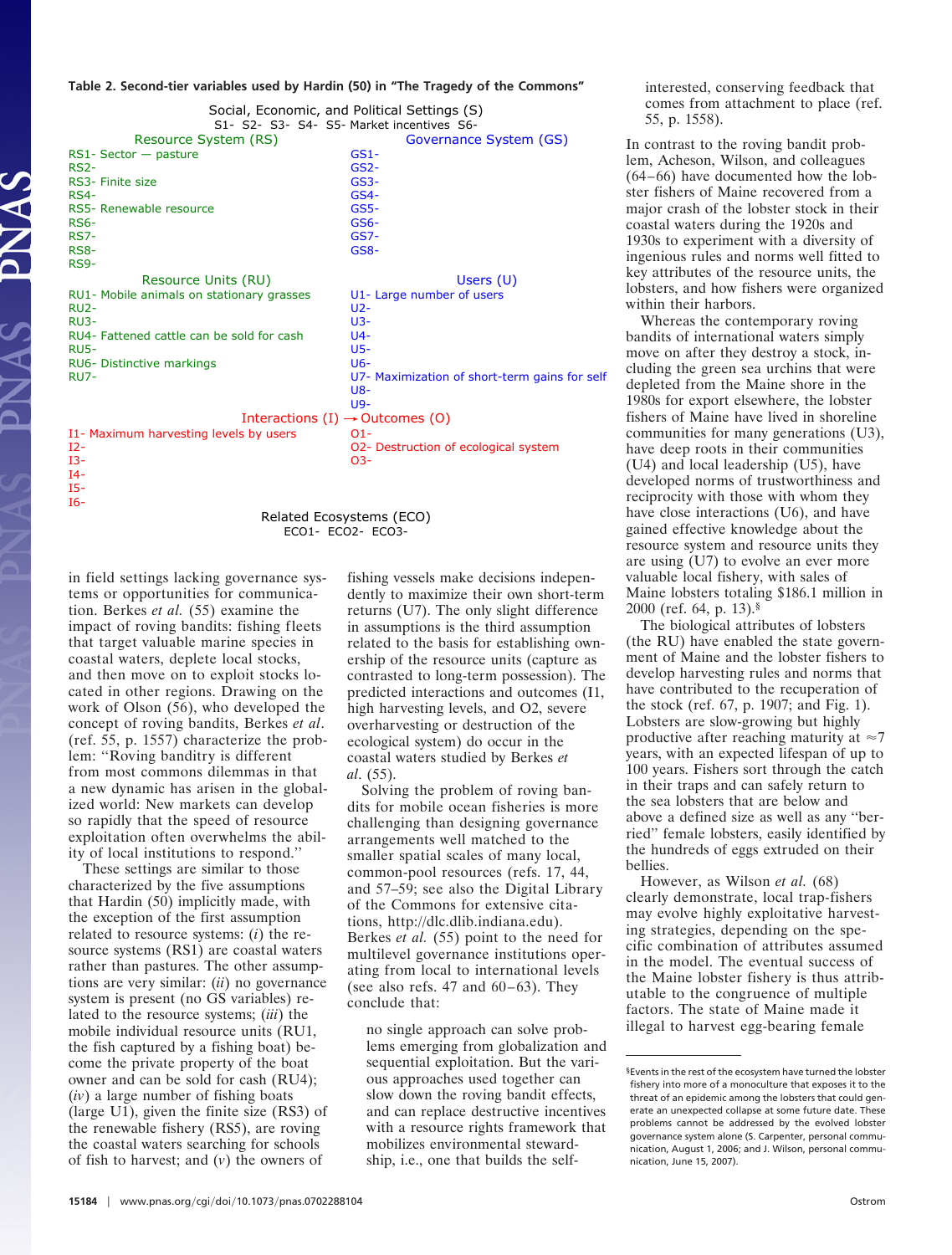

**Fig. 2.** Illustrative examples of second- and third-tier variables for resource units.

lobsters in the 1870s. This formal law was not effective, as many fishers simply scrubbed the eggs off berried females and sold them easily (64). In an effort to encourage the owners of lobster pounds not to harvest berried females, the state established a fund to buy back bearing-age females from pound owners. The warden would punch a hole in the lobster tail and anyone caught selling lobsters with punched holes could be prosecuted. In 1948, the law was changed to make it illegal to sell a lobster marked with a V-notch, which lasts two or possibly three molts, rather than a simple hole.

Soon thereafter, lobster fishers began voluntarily to V-notch berried lobsters caught in their traps as a way of marking a bearing-age female and to refrain from selling a V-notched lobster marked by another fisher. Common understanding and use of the norm grew over time and is now widely practiced (64). A reliable signal was created that could be easily monitored, and the fishers had a simple way of sanctioning noncompliance by destroying the traps of an offending fisher. The widespread use of V-notching helps to solve a core problem identified in the theoretical literature on collective action of establishing reliable signals to enhance reciprocity in collective efforts (69, 70).

This reciprocity norm would not be effective if in addition to the attributes of the resource users (U) described above, lobsters (RU) could not be returned to the sea to continue growth and reproduction for many years (RU2), if most lobsters initially caught in one harbor migrated to distant harbors (RU1-a), or if the V-notch disappeared rapidly (RU6-b) (see Fig. 2). Also important is that resource users are informally affiliated with others: a harbor "gang." Fishers living in each harbor have self-defined the outer boundaries

of their territory over time. Wilson *et al.* (68) demonstrate that territoriality is unlikely to evolve spontaneously in a multiagent model unless fishers can potentially engage in trap cutting (a sanctioning mechanism) and retain memories of both good and bad events. Self-organized monitoring and enforcement have repeatedly played important roles in explaining successful efforts at collective action (52–54, 71).

#### **Distinctive Markings of Resource Units and Property-Rights Systems**

Although distinctive markings of a resource unit (RU6) are not discussed in the theoretical literature, they are frequently used as an important attribute of resource units in constructing effective property-rights systems (GS4). Pastoralists through the ages have claimed ownership of their animals by their natural distinctive markings when the number of animals involved is relatively small and individual units are easy to identify (RU6-a). Diverse propertyrights systems make use of artificial markings of resource units (RU6-b) as ways of identifying private property or resource units that need protection. Branding became a method for giving a large number of cattle a distinctive marking in the "Wild West," where cattleowners' associations developed relatively large-scale governance systems involving an annual roundup and assignment of specific brands to the owners of cattle.

The territorial organization of lobster fishers in Maine takes advantage of the second major aspect of decomposability: the potential organization and governance of SESs at small to ever-larger spatial scales (GS). Given the tradition of local governance in Maine, the fishers have had considerable autonomy to develop and experiment with their own rules related to who fishes from which

harbor, when the fishing season opens or closes, size limits, V-notch rules, and other local rules. In light of the exchange of information among localities, harbor organizations have learned of and adopted more effective rules that have then been backed by the state of Maine.

Conditions related to autonomy in making rules were also present when the green sea urchins were overexploited, but the fishers in this instance were not local (U2), did not share norms related to harvest levels and practices (U6), and rapidly exploited the stocks (O2) to sell for export (S5) before local fishers or officials (U5) took much note of the overharvesting. Lobster stocks have been sequentially overharvested in other locations where resource user characteristics differ (have not lived in the same harbor for generations, no strong local leaders, no local norms, and little autonomy to make their own local rules) (72). A major factor in converting roving bandits into effectively organized local groups is finding ways to convert the time horizon of harvesters from short term to long term. Harvesters with a long-term interest in the sustainability of a particular resource system are more likely to invest in rules and norms related to timing, technology, and quantity of harvesting and in generating useful information about resource conditions and the strategies of all harvesters.

## **Multiple Methods for Analyzing Complex Nested Systems**

Hopefully, a recognition of the decomposability of the conceptual knowledge system needed for analyzing linked SESs at multiple spatial scales will help reduce the tensions that exist among advocates of a single research method for studying SESs. Just as advocating a single-policy panacea is not appropriate for crafting sustainable SESs, exclusive devotion to a particular research method threatens the capability of scientists to contribute to the development of the diversity of institutions needed to sustain the diversity of ecological settings over time. Researchers who undertake abstract analytical models keep their analyses to a simple set of variables, or they cannot find analytical solutions. We should not assume, however, that the assumptions of a particular model are characteristic of all SESs but rather of an important type of system with broadly relevant but specific attributes (35). What analytical differences result when one dips down a conceptual level and changes one or more assumptions? Hardin's (50) original set of assumptions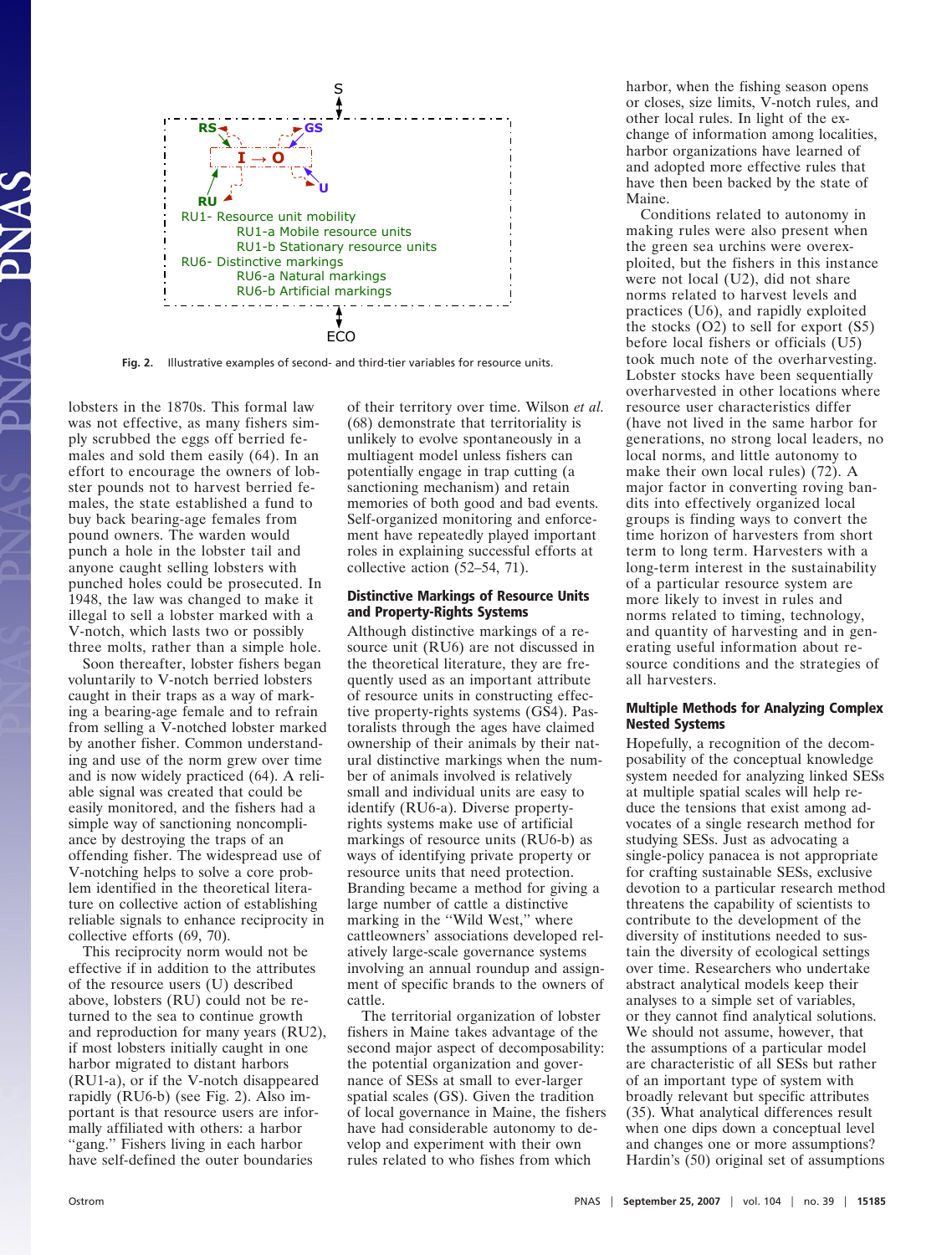are quite robust when it comes to predicting the outcomes of a system of roving bandits but are inappropriately applied to the inshore Maine lobster fisheries, and many (but not all) of other self-governed SESs, such as the irrigation systems discussed by Meinzen-Dick (34) and the forests discussed by Nagendra (73).

Researchers who prefer case studies sometimes presume that the third- or fourth-tier variables observed in their studies are present in most other broadly similar SESs. When scholars suggest that a particular variable is important, other researchers sometimes respond, ''Not in my case!'' with the implication that the variable would not be important elsewhere. The concept of nested tiers of variables that interactively affect how other variables help or do not help to explain outcomes is a challenge to the way many scholars approach theory and explanation. Scholars who prefer to collect large samples and use multiple regression or similar statistical techniques are initially horrified when a large set of variables is listed, given the cost of obtaining reliable indicators of the same variable across cultural settings. Mistakenly, they presume that all of these variables need to be measured and included in future research. Instead, third-, fourth-, and fifth-tier variables are potentially relevant only when they are subcomponents of a second-tier variable posited to affect interactions and outcomes.

Scholars who examine the patterns of interactions (I) and outcomes (O) for a large number of resource systems (RS) by undertaking metaanalyses of the case studies written by other scholars or by undertaking new research find that they must include a large number of variables like those identified in Table 1. A frustrating aspect of conducting metaanalyses is the large number of individual case studies that must be read and given initial codes to find cases with specific information about the core variables identified in Fig. 1 and Table 2. Pagdee *et al.* (74), for example, were able to analyze only 31 of a set of 110 case studies related to forest management involving some aspects of local participation. Many of these studies did not have sufficient information concerning outcomes, the resource system, resource users, or the governance system to be able to determine the factors associated with observed performance.

Colleagues at Indiana University systematically screened many cases before identifying a set of 47 irrigation systems (of 450 documents screened) (75) and 33 organized groups of fishers (also after screening several hundred documents) (76) with sufficient and reliable data to enter in a common-pool resource database and to analyze. Without a common taxonomy of core variables, research conducted by scholars from multiple disciplines tends to focus on variables of major interest to their own disciplines without recording, measuring, controlling for, or even thinking of other variables that might account for the patterns of interactions and outcomes observed (77, 78). In their effort to assess the effectiveness of diverse conservation strategies, Brooks *et al.* (79) also conducted a metaanalysis of empirical studies and found that researchers measured a wide diversity of variables rather than testing a common set of factors potentially associated with success. Agrawal and Redford (80) present a powerful critique of the lack of consistent measures across studies of SESs.

Thus, a generally accepted multitier nested framework will help scholars identify at what conceptual level their research is located and how research undertaken at multiple conceptual levels using diverse methods complements, rather than competes with, research using other methods and other levels. Without such a framework, further unnecessary research method ''wars'' will continue. Hopefully, the framework presented herein will stimulate further development of it so as to gain greater cumulative knowledge about the complex systems we are studying. By building and using a multitier conceptual framework, scholars can draw on all of the above methods as well as newer modeling techniques such as agent-based models (6, 81, 82), use of remotely sensed data combined with on-the-ground data (71, 83, 84), and statistical techniques, such as qualitative conceptual analysis (85–87).

### **Conclusion**

We need a better understanding of decomposable, multitier SESs derived from systematic research that bridges the contemporary chasm separating biophysical and social science research. Furthermore, as we have learned from medical research, all prescribed cures may have unanticipated effects, depending on the combination of remedies used. Policy analysts need to study and record the unintended effects of particular policy interventions, so that dangerous combinations of policies devised at diverse tiers or attributable to particular aspects of a resource system and resource units can be avoided. Just as there is no cure-all that works in all settings, there is no ideal entry point for carrying out rigorous, useful research on linked SESs. The entry point depends on the question of major interest to the researcher, user, or policy maker. For some questions, the appropriate focal system is the broader social, economic, and political setting (S) in which one compares these broader settings over time and across

space as they impact on the problemsolving capability of resource users (U) and the officials in a governance system (GS) as their interactions affect a resource system (RS) and resource units (RU). When one is examining a problem within a particular setting S (e.g., all RSs in a single country at one historical period) or where the RSs are located in isolated areas with weak impacts from the broader S, one may enter analysis by identifying a particular type of RS (e.g., forests in mountainous regions). Or one may start with a particular type of RS or GS and ask how these function in diverse, broader settings by beginning with a second- or third-tier variable and moving up to include first-tier variables to help explain the differences in outcomes.¶

We must keep in mind that broader as well as more specific variables may have an important role in explaining observed outcomes, depending on the question and resulting processes being examined. Identifying a clear question must always be the first step in analyzing linked SESs (89). Once we identify a good entry point for examining a particular question, we can then embed it in an analysis by using variables from multiple tiers. Or one may start as Berkes (90) has done by asking how to establish more effective conservation projects with active (as contrasted to nominal) participation. In his analysis, he uses the theoretical developments of complex adaptive systems to avoid a blueprint approach while advocating a conceptual approach closely related to the framework outlined above for diagnosing diverse conservation efforts. The framework presented in this article will obviously need further development. Hopefully, cumulative use of the framework to undertake better designed research, analysis, and policy proposals in the coming years will reduce the tendency to prescribe simple panaceas for solving the diversity of problems facing linked SESs.

I thank James Acheson, Marty Anderies, Krister Andersson, Fikret Berkes, Monique Borgerhoff Mulder, Buz Brock, Eduardo Brondízio, Steve Carpenter, Daniel Cole, Burnell Fischer, Susan Fitzpatrick, Gustavo Garcia-Lopez, Miriam Huitric, Marco

<sup>¶</sup>Carlsson and Berkes (ref. 88, p. 65) outline a series of steps for conducting policy analysis of comanagement systems: ''This kind of research approach might employ the steps of (1) defining the social-ecological system under focus; (2) mapping the essential management tasks and problems to be solved; (3) clarifying the participants in the problem-solving processes; (4) analyzing linkages in the system, in particular across levels of organization and across geographical space; (5) evaluating capacity-building needs for enhancing the skills and capabilities of people and institutions at various levels; and (6) prescribing ways to improve policy making and problem solving.